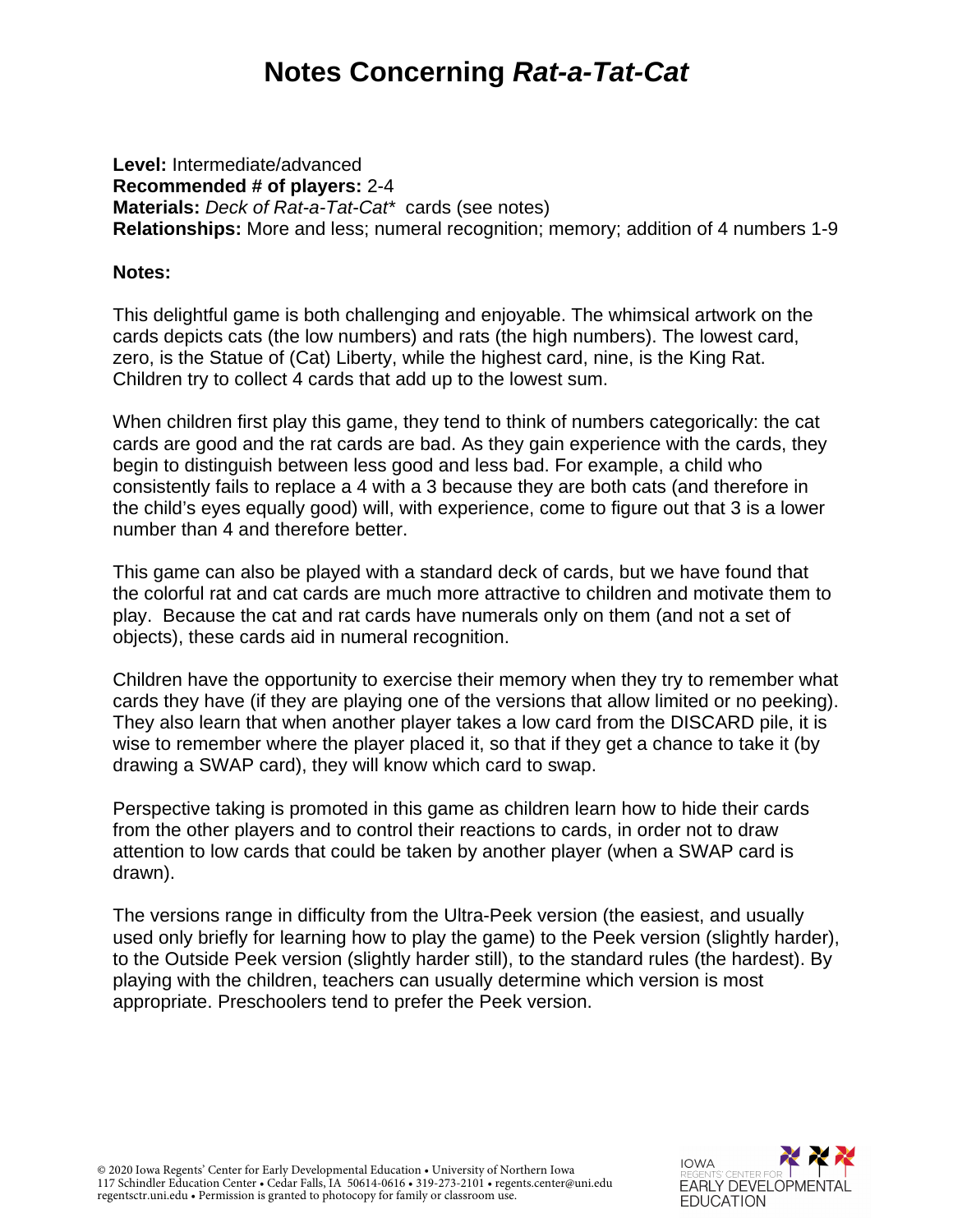The Ultra-Peek version requires that all of the POWER cards be removed from the deck. For the Peek version, just the PEEK cards are removed. However, if children have difficulty using the POWER cards, all of them can be removed.

For children who are unable to add 4 numbers together, unifix cubes or some other stacking objects can be used to determine scores. Children place the correct number of cubes on each card, then snap all of their cubes into a line. The player with the shortest line is the winner. Older children can play a series of several rounds, adding up their cumulative scores to determine the winner.

*\* Rat-a-Tat-Cat* is made by Gamewright

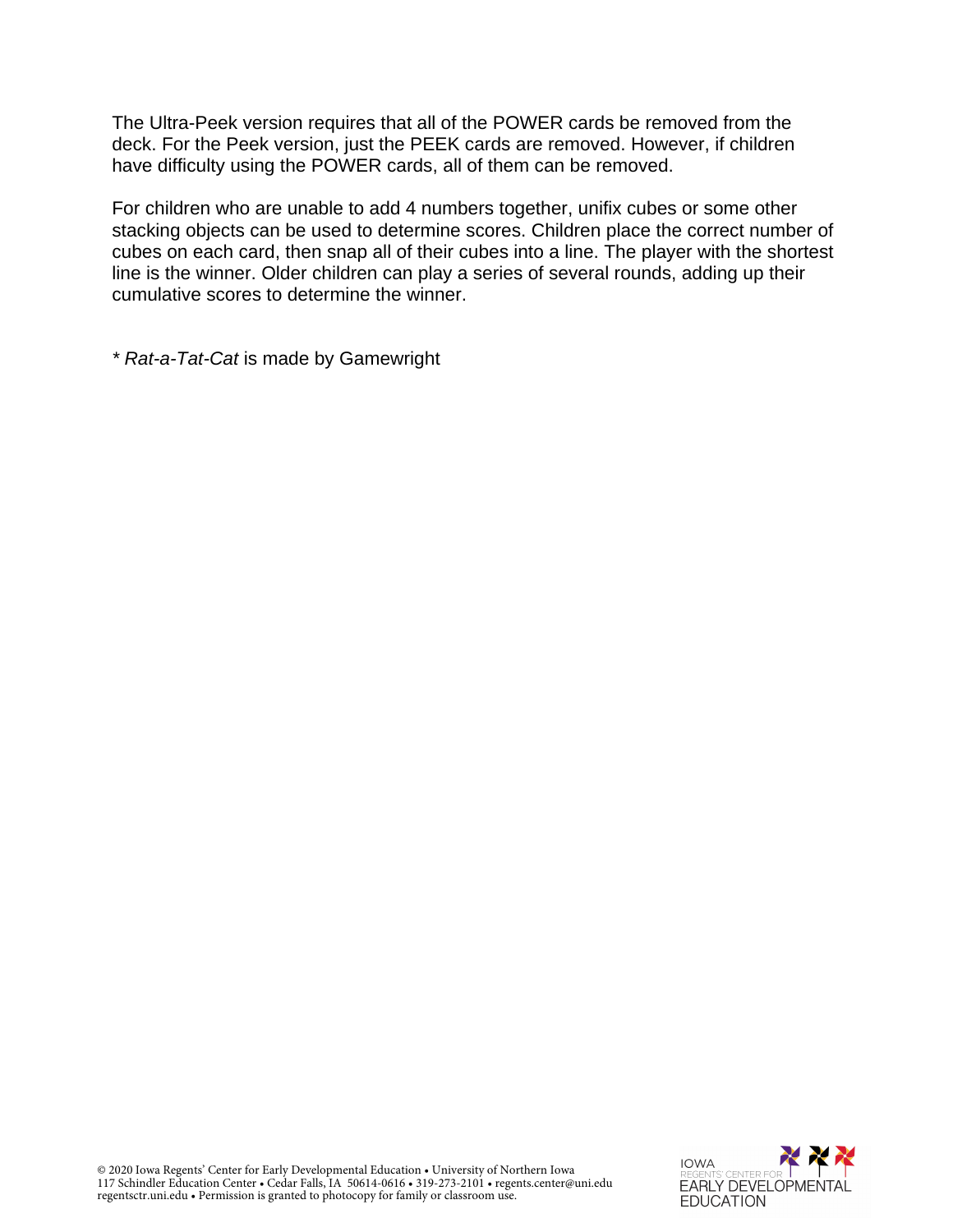## **Rat-a-Tat-Cat (Ultra-Peek Version) 2-4 players**

**Materials:** One deck of *Rat-a-Tat-Cat* cards (remove the POWER cards)

**Objective:** To have the lowest score at the end of the game.

### **To play:**

- 1. Players decide who will be dealer. The dealer shuffles the cards and deals four cards, face down, to each player.
- 2. Dealer places the rest of the deck, face down, in the middle. This is the DRAW pile. Dealer turns the top card face up and places it to the side of the DRAW pile. This is the DISCARD pile.
- 3. Players arrange their four cards face up in a line in front of them.
- 4. Players decide who goes first.
- 5. Players take turns. For each turn players have two choices. They may:
	- Take the top card from the DISCARD pile. This card is used to replace one of the cards in their line of cards. The card from the line is then placed face up on the top of the DISCARD pile; or
	- Take the top card from the DRAW pile. Players may use it to replace one of the cards in their line, or place it, face up, on the DISCARD pile.
- 6. When a player thinks he or she has the lowest score and can win, the player ends the game by saying, "Rat-a Tat-Cat". After this, the other players each get one more turn. Then players turn their cards face up.
- 7. SCORING: Players add the numbers on their four cards. The player with the lowest score wins.

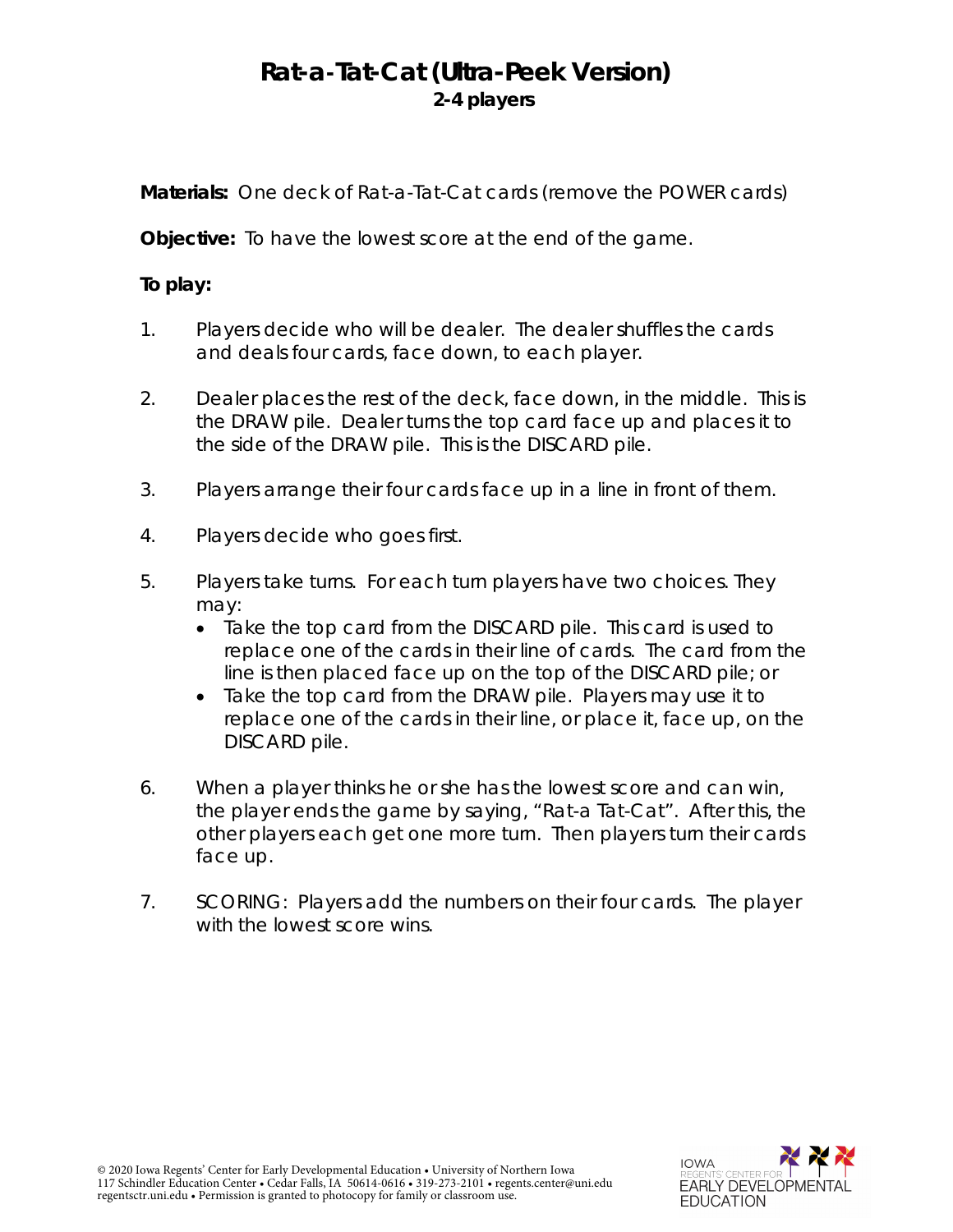## **Rat-a-Tat-Cat (Peek Version) (2-4 players)**

**Materials:** Deck of *Rat-a-Tat-Cat* cards (remove PEEK cards) **Objective:** To have the lowest score at the end of the game

### **To play:**

- 1. Players decide who will be dealer. The dealer shuffles the cards and dealsfour cards, face down, to each player. Players do not look at their cards.
- 2. Dealer places the rest of the deck, face down, in the middle. This is the DRAW pile. Dealer turns the top card face up and places it to the side of the DRAW pile. This is the DISCARD pile.
- 3. Players arrange their four cards face down in a line in front of them. Players can look at their cards whenever they want to remember what cards they have.
- 4. Players decide who goes first.
- 5. Players take turns. For each turn players have two choices. They may:
	- Take the top card from the DISCARD pile. This card is used to replace one of the cards in their line of cards. The card from the line is then placed face up on the top of the DISCARD pile; or
	- Take the top card from the DRAW pile. Players may use it to replace one of the cards in their line, or place it, face up, on the DISCARD pile.
- 6. There are two kinds of POWER cards: SWAP and DRAW 2. Players may only use a POWER card when they take it from the DRAW pile.
	- If players draw a SWAP card, they may switch any one of their cards with any card from another player. They can look at their card being swapped but they cannot look at the other player's card. After the switch, the turn is over and the SWAP card is placed on the DISCARD pile.
	- If players draw a DRAW 2 card, they may take up to two more turns. First they pick the next card from the DRAW pile. If they decide to use this card, their turn is over and they do not take the second turn. If they do not use the first card, they discard it and draw another card. If they do not use it, they place it on the DISCARD pile and their turn is over.
- 7. When a player thinks he or she has the lowest score and can win, the player ends the game by saying, "Rat-a Tat-Cat". After this, the other players each get one more turn. Then players turn their cards face up. If players have a POWER card, they must put it in the DISCARD pile and take a new card from the DRAW pile (the top card on the pile).
- 8. SCORING: Players add the numbers on their four cards. The player with the lowest score wins.